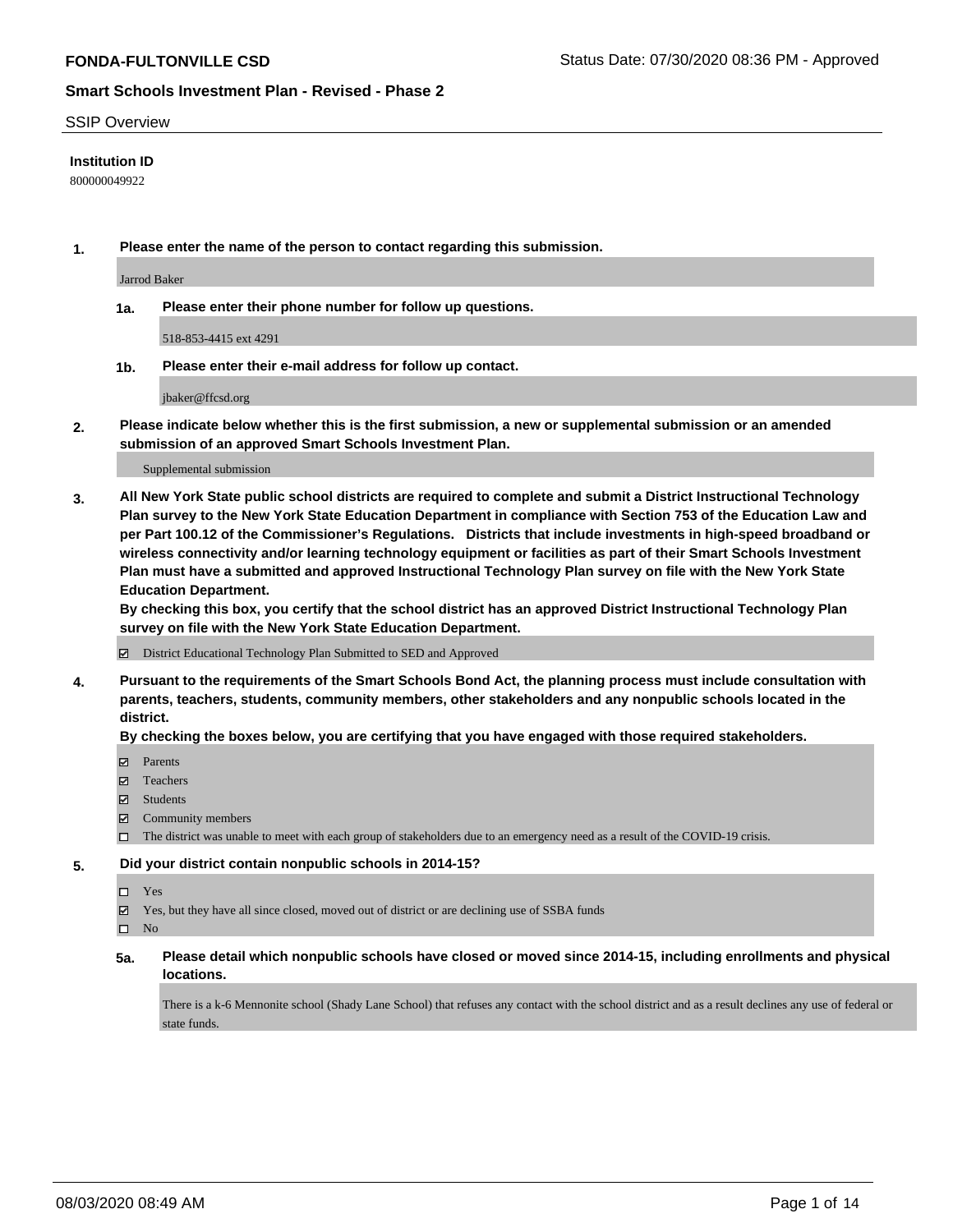### SSIP Overview

**6. Certify that the following required steps have taken place by checking the boxes below:**

- The district developed and the school board approved a preliminary Smart Schools Investment Plan.
- The preliminary plan was posted on the district website for at least 30 days. The district included an address to which any written comments on the plan should be sent.
- The school board conducted a hearing that enabled stakeholders to respond to the preliminary plan. This hearing may have occured as part of a normal Board meeting, but adequate notice of the event must have been provided through local media and the district website for at least two weeks prior to the meeting.
- $\Box$  The school board was unable to conduct a hearing that enabled stakeholders to respond to the preliminary plan due to an emergency need as a result of the COVID-19 crisis.
- The district prepared a final plan for school board approval and such plan has been approved by the school board.
- $\boxtimes$  The final proposed plan that has been submitted has been posted on the district's website.
- **6a. Please upload the proposed Smart Schools Investment Plan (SSIP) that was posted on the district's website, along with any supporting materials. Note that this should be different than your recently submitted Educational Technology Survey. The Final SSIP, as approved by the School Board, should also be posted on the website and remain there during the course of the projects contained therein.**

SSB Phase 2 Preliminary Investment Plan.pdf

**6b. Enter the webpage address where the final Smart Schools Investment Plan is posted. The Plan should remain posted for the life of the included projects.**

https://www.fondafultonvilleschools.org/services/technology/

**7. Please enter an estimate of the total number of students and staff that will benefit from this Smart Schools Investment Plan based on the cumulative projects submitted to date.**

1,550

**8. An LEA/School District may partner with one or more other LEA/School Districts to form a consortium to pool Smart Schools Bond Act funds for a project that meets all other Smart School Bond Act requirements. Each school district participating in the consortium will need to file an approved Smart Schools Investment Plan for the project and submit a signed Memorandum of Understanding that sets forth the details of the consortium including the roles of each respective district.**

 $\Box$  The district plans to participate in a consortium to partner with other school district(s) to implement a Smart Schools project.

**9. Please enter the name and 6-digit SED Code for each LEA/School District participating in the Consortium.**

| Partner LEA/District | <b>ISED BEDS Code</b> |
|----------------------|-----------------------|
| (No Response)        | (No Response)         |

**10. Please upload a signed Memorandum of Understanding with all of the participating Consortium partners.**

(No Response)

**11. Your district's Smart Schools Bond Act Allocation is:**

\$1,397,813

#### **12. Final 2014-15 BEDS Enrollment to calculate Nonpublic Sharing Requirement**

|                   | <b>Public Enrollment</b> | l Nonpublic Enrollment | <b>Total Enrollment</b> | l Nonpublic Percentage |
|-------------------|--------------------------|------------------------|-------------------------|------------------------|
| <b>Enrollment</b> | .343                     |                        | 1.343.00                | 0.00                   |

**13. This table compares each category budget total, as entered in that category's page, to the total expenditures listed in the category's expenditure table. Any discrepancies between the two must be resolved before submission.**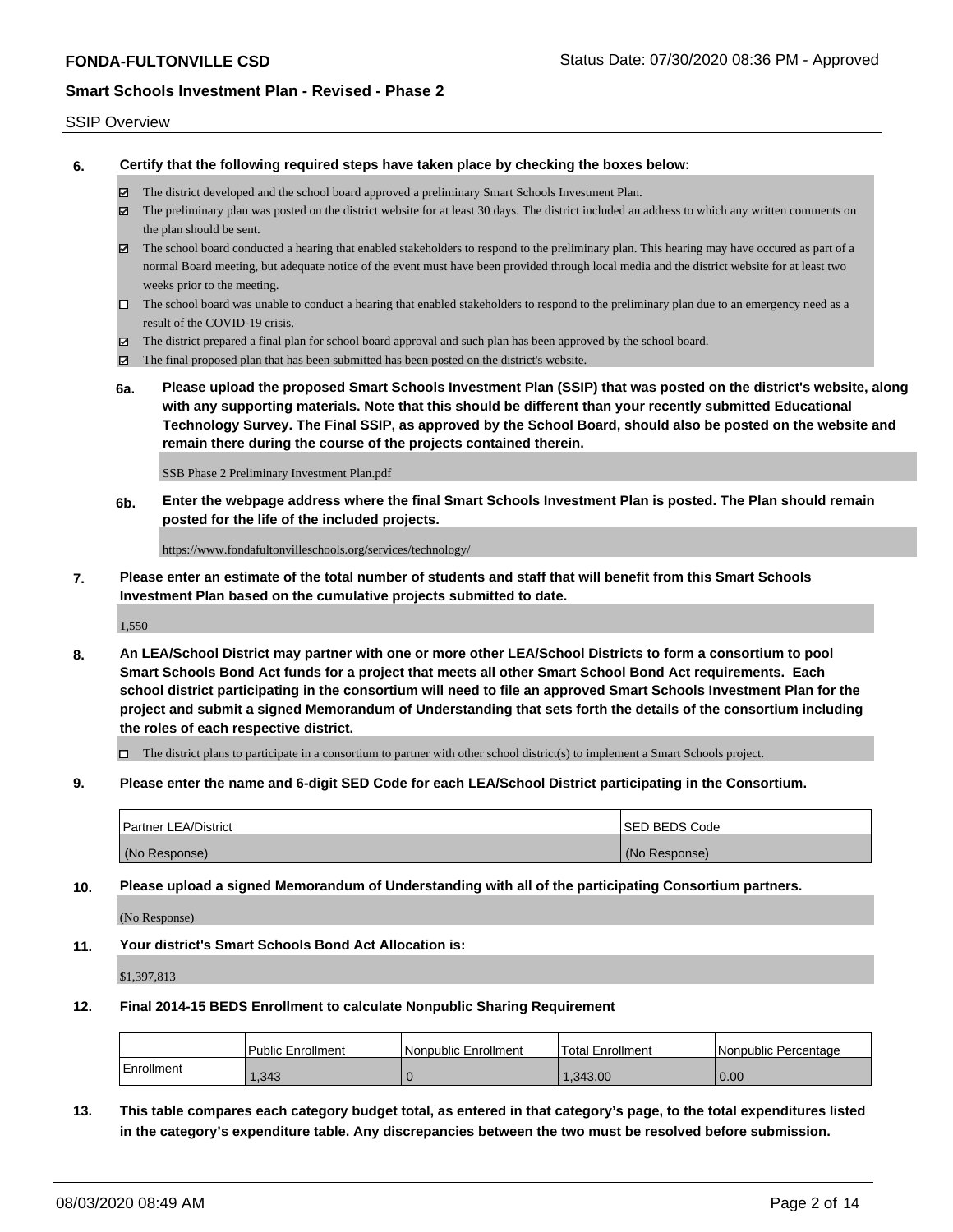# SSIP Overview

|                                          | <b>Sub-Allocations</b> | <b>Expenditure Totals</b> | <b>Difference</b> |
|------------------------------------------|------------------------|---------------------------|-------------------|
| <b>School Connectivity</b>               | 60,000.00              | 60,000.00                 | 0.00              |
| Connectivity Projects for<br>Communities | 0.00                   | 0.00                      | 0.00              |
| Classroom Technology                     | 166,000.00             | 166,000.00                | 0.00              |
| Pre-Kindergarten Classrooms              | 0.00                   | 0.00                      | 0.00              |
| Replace Transportable<br>Classrooms      | 0.00                   | 0.00                      | 0.00              |
| <b>High-Tech Security Features</b>       | 0.00                   | 0.00                      | 0.00              |
| Nonpublic Loan                           | 0.00                   | 0.00                      | 0.00              |
| Totals:                                  | 226,000                | 226,000                   | 0                 |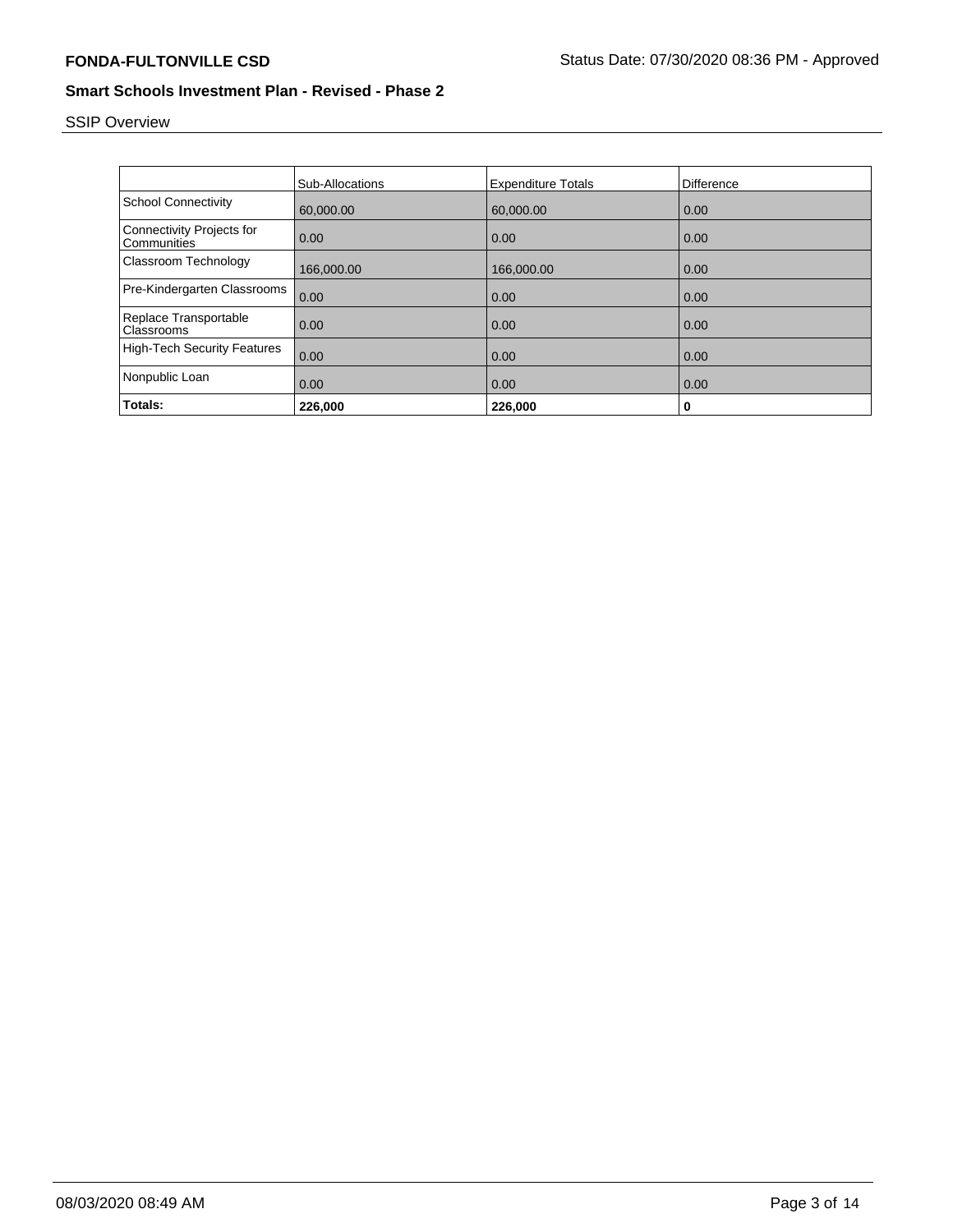School Connectivity

- **1. In order for students and faculty to receive the maximum benefit from the technology made available under the Smart Schools Bond Act, their school buildings must possess sufficient connectivity infrastructure to ensure that devices can be used during the school day. Smart Schools Investment Plans must demonstrate that:**
	- **• sufficient infrastructure that meets the Federal Communications Commission's 100 Mbps per 1,000 students standard currently exists in the buildings where new devices will be deployed, or**
	- **• is a planned use of a portion of Smart Schools Bond Act funds, or**
	- **• is under development through another funding source.**

**Smart Schools Bond Act funds used for technology infrastructure or classroom technology investments must increase the number of school buildings that meet or exceed the minimum speed standard of 100 Mbps per 1,000 students and staff within 12 months. This standard may be met on either a contracted 24/7 firm service or a "burstable" capability. If the standard is met under the burstable criteria, it must be:**

**1. Specifically codified in a service contract with a provider, and**

**2. Guaranteed to be available to all students and devices as needed, particularly during periods of high demand, such as computer-based testing (CBT) periods.**

**Please describe how your district already meets or is planning to meet this standard within 12 months of plan submission.**

We currently have a connection that provides 1Gbps upload and download.

**1a. If a district believes that it will be impossible to meet this standard within 12 months, it may apply for a waiver of this requirement, as described on the Smart Schools website. The waiver must be filed and approved by SED prior to submitting this survey.**

 $\Box$  By checking this box, you are certifying that the school district has an approved waiver of this requirement on file with the New York State Education Department.

**2. Connectivity Speed Calculator (Required). If the district currently meets the required speed, enter "Currently Met" in the last box: Expected Date When Required Speed Will be Met.**

|                  | l Number of     | Required Speed | Current Speed in Expected Speed |                | <b>Expected Date</b>                 |
|------------------|-----------------|----------------|---------------------------------|----------------|--------------------------------------|
|                  | <b>Students</b> | l in Mbps      | <b>Mbps</b>                     | to be Attained | When Required                        |
|                  |                 |                |                                 |                | Within 12 Months   Speed Will be Met |
| Calculated Speed | 1.343           | 134.30         | 1000                            | 1000           | currently met                        |

### **3. Describe how you intend to use Smart Schools Bond Act funds for high-speed broadband and/or wireless connectivity projects in school buildings.**

We intend to use Smart Schools Bond Act funds to update our server infrastructure which provide necessary network services. Our current server infrastructure is obsolete.

**4. Describe the linkage between the district's District Instructional Technology Plan and how the proposed projects will improve teaching and learning. (There should be a link between your response to this question and your responses to Question 1 in Section IV - NYSED Initiatives Alignment: "Explain how the district use of instructional technology will serve as a part of a comprehensive and sustained effort to support rigorous academic standards attainment and performance improvement for students."** 

**Your answer should also align with your answers to the questions in Section II - Strategic Technology Planning and the associated Action Steps in Section III - Action Plan.)**

Instructional technology is integrated throughout our district as a meaningful tool to meet state expectations for student achievement. With the use of instructional technology, our educators will be able to utilize updated and relevant resources for teaching their curriculum to a diverse student population. The proposed projects will improve teaching and learning by ensuring reliable and performant technology infrastructure. Maintaining this reliability and performance will ensure that teachers will trust that the technology will work when they need it, thus increasing the willingess for adoption of these tools.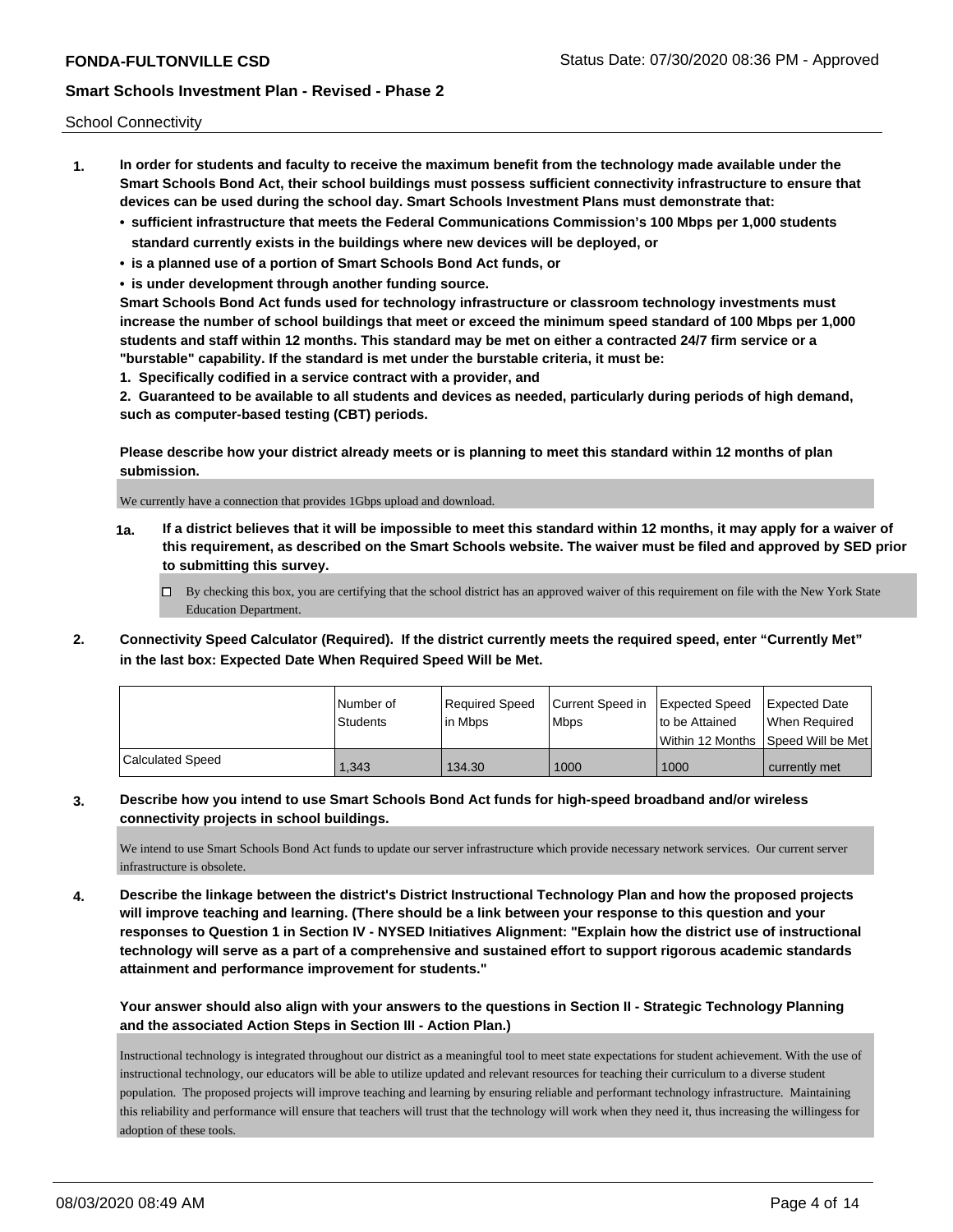### School Connectivity

**5. If the district wishes to have students and staff access the Internet from wireless devices within the school building, or in close proximity to it, it must first ensure that it has a robust Wi-Fi network in place that has sufficient bandwidth to meet user demand.**

**Please describe how you have quantified this demand and how you plan to meet this demand.**

We closely monitor the usage of our wireless network and have extrapolated this data into the future when planning wireless network needs. We monitor key metrics such as signal strength, signal quality, number of wireless clients, bandwidth, etc.. Based on these trends and upcoming initiatives, we have arrived at a configuration that will continue to ensure quality service as usage increases. Numerous access points, as well as a redundant wireless controller ensure dense coverage as well as maximum reliability in the event of hardware failures.

**6. Smart Schools plans with any expenditures in the School Connectivity category require a project number from the Office of Facilities Planning. Districts must submit an SSBA LOI and receive project numbers prior to submitting the SSIP. As indicated on the LOI, some projects may be eligible for a streamlined review and will not require a building permit.**

**Please indicate on a separate row each project number given to you by the Office of Facilities Planning.**

| <b>Project Number</b> |  |
|-----------------------|--|
| 27-06-01-04-7-999-BA1 |  |

**7. Certain high-tech security and connectivity infrastructure projects may be eligible for an expedited review process as determined by the Office of Facilities Planning.**

### **Was your project deemed eligible for streamlined review?**

Yes

**7a. Districts that choose the Streamlined Review Process will be required to certify that they have reviewed all installations with their licensed architect or engineer of record and provide that person's name and license number. The licensed professional must review the products and proposed method of installation prior to implementation and review the work during and after completion in order to affirm that the work was codecompliant, if requested.**

I certify that I have reviewed all installations with a licensed architect or engineer of record.

**8. Include the name and license number of the architect or engineer of record.**

| <b>Name</b>                      | l License Number |
|----------------------------------|------------------|
| Bernier and Car Associates (BCA) | 221911           |

**9. Public Expenditures – Loanable (Counts toward the nonpublic loan calculation)**

| Select the allowable expenditure type.      | <b>PUBLIC</b> Items to be | Quantity         | Cost Per Item    | <b>Total Cost</b> |
|---------------------------------------------|---------------------------|------------------|------------------|-------------------|
| Repeat to add another item under each type. | Purchased                 |                  |                  |                   |
| (No Response)                               | (No Response)             | (No<br>Response) | (No<br>Response) | $\overline{0.00}$ |
|                                             |                           | 0                | 0.00             |                   |

**10. Public Expenditures – Non-Loanable (Does not count toward nonpublic loan calculation)**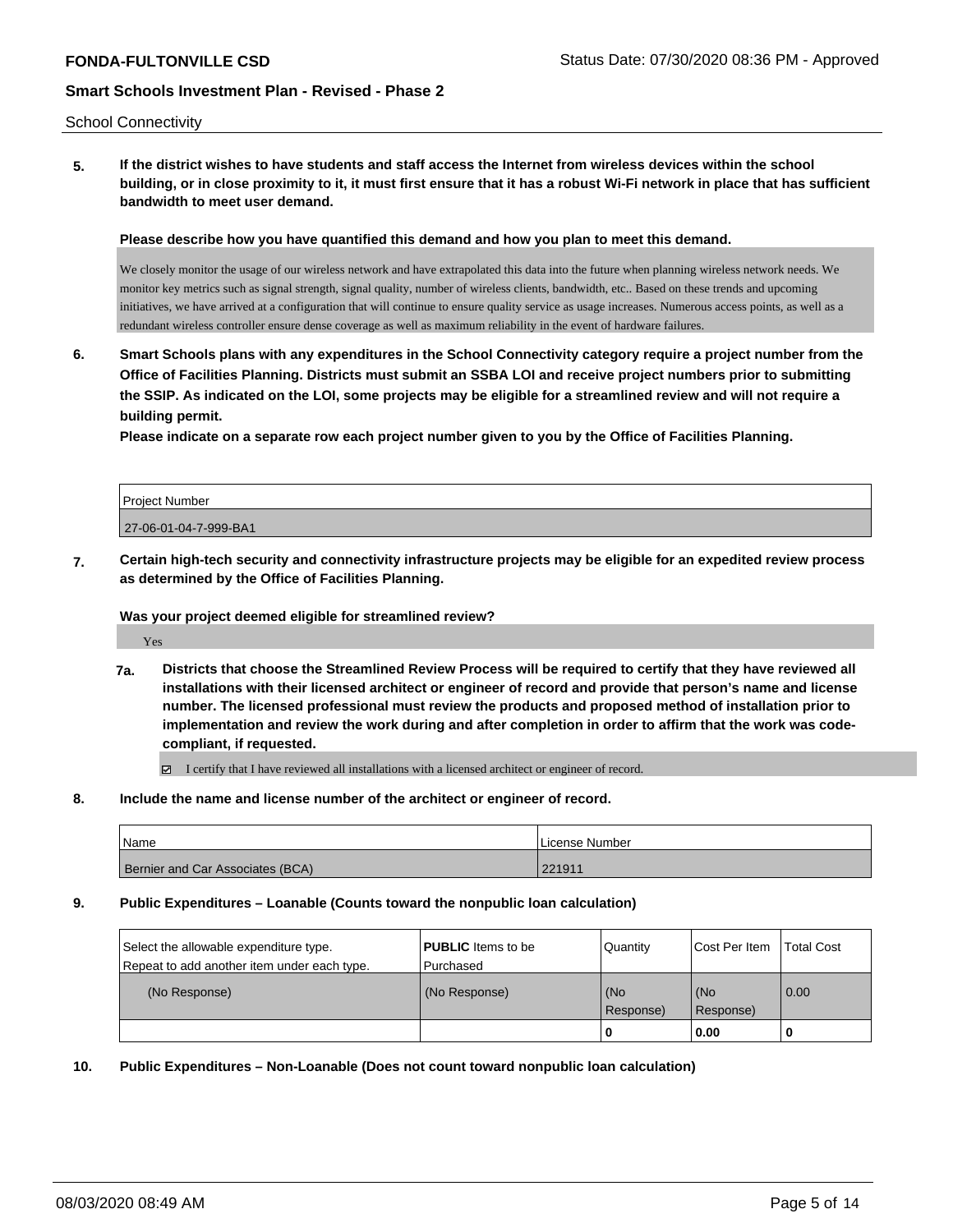School Connectivity

| Select the allowable expenditure | <b>PUBLIC</b> Items to be purchased | Quantity | Cost per Item | <b>Total Cost</b> |
|----------------------------------|-------------------------------------|----------|---------------|-------------------|
| type.                            |                                     |          |               |                   |
| Repeat to add another item under |                                     |          |               |                   |
| each type.                       |                                     |          |               |                   |
| Network/Access Costs             | Installtion and integration         |          | 12,000.00     | 12,000.00         |
|                                  |                                     |          |               |                   |
| Network/Access Costs             | server                              | 4        | 12,000.00     | 48,000.00         |
|                                  |                                     | 5        | 24,000.00     | 60,000            |

# **11. Final 2014-15 BEDS Enrollment to calculate Nonpublic Sharing Requirement (no changes allowed.)**

|            | Public Enrollment | l Nonpublic Enrollment | Total Enrollment | l Nonpublic Percentage |
|------------|-------------------|------------------------|------------------|------------------------|
| Enrollment | .343              |                        | .343.00          | 0.00                   |

### **12. Total Public Budget - Loanable (Counts toward the nonpublic loan calculation)**

|                                                    | Public Allocations | <b>Estimated Nonpublic Loan</b><br>Amount | <b>Estimated Total Sub-Allocations</b> |
|----------------------------------------------------|--------------------|-------------------------------------------|----------------------------------------|
| Network/Access Costs                               | 0.00               | 0.00                                      | 0.00                                   |
| School Internal Connections and 0.00<br>Components |                    | 0.00                                      | 0.00                                   |
| Other                                              | 0.00               | 0.00                                      | 0.00                                   |
| Totals:                                            | 0.00               | 0                                         | υ                                      |

# **13. Total Public Budget – Non-Loanable (Does not count toward the nonpublic loan calculation)**

|                                                   | Sub-          |
|---------------------------------------------------|---------------|
|                                                   | Allocation    |
| Network/Access Costs                              | 60,000.00     |
| Outside Plant Costs                               | (No Response) |
| <b>School Internal Connections and Components</b> | (No Response) |
| <b>Professional Services</b>                      | (No Response) |
| Testing                                           | (No Response) |
| <b>Other Upfront Costs</b>                        | (No Response) |
| <b>Other Costs</b>                                | (No Response) |
| Totals:                                           | 60,000.00     |

# **14. School Connectivity Totals**

|                          | Total Sub-Allocations |
|--------------------------|-----------------------|
| Total Loanable Items     | 0.00                  |
| Total Non-Ioanable Items | 60,000.00             |
| Totals:                  | 60,000                |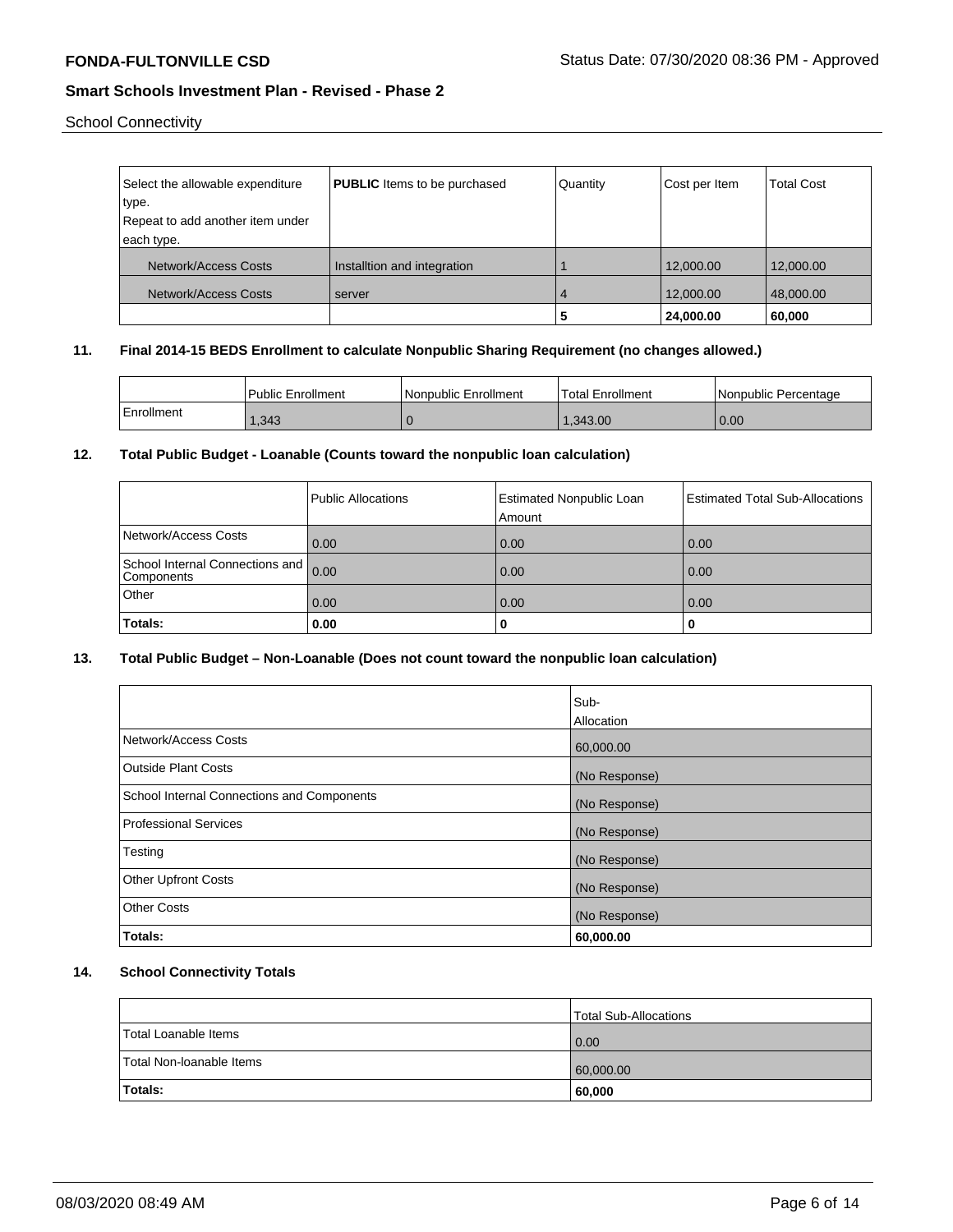Community Connectivity (Broadband and Wireless)

**1. Describe how you intend to use Smart Schools Bond Act funds for high-speed broadband and/or wireless connectivity projects in the community.**

(No Response)

**2. Please describe how the proposed project(s) will promote student achievement and increase student and/or staff access to the Internet in a manner that enhances student learning and/or instruction outside of the school day and/or school building.**

(No Response)

**3. Community connectivity projects must comply with all the necessary local building codes and regulations (building and related permits are not required prior to plan submission).**

 $\Box$  I certify that we will comply with all the necessary local building codes and regulations.

**4. Please describe the physical location of the proposed investment.**

(No Response)

**5. Please provide the initial list of partners participating in the Community Connectivity Broadband Project, along with their Federal Tax Identification (Employer Identification) number.**

| <b>Project Partners</b> | l Federal ID # |
|-------------------------|----------------|
| (No Response)           | (No Response)  |

**6. Please detail the type, quantity, per unit cost and total cost of the eligible items under each sub-category.**

| Select the allowable expenditure | Item to be purchased | Quantity      | Cost per Item | <b>Total Cost</b> |
|----------------------------------|----------------------|---------------|---------------|-------------------|
| type.                            |                      |               |               |                   |
| Repeat to add another item under |                      |               |               |                   |
| each type.                       |                      |               |               |                   |
| (No Response)                    | (No Response)        | (No Response) | (No Response) | 0.00              |
|                                  |                      | o             | 0.00          |                   |

**7. If you are submitting an allocation for Community Connectivity, complete this table.**

**Note that the calculated Total at the bottom of the table must equal the Total allocation for this category that you entered in the SSIP Overview overall budget.**

|                                    | Sub-Allocation |
|------------------------------------|----------------|
| Network/Access Costs               | (No Response)  |
| Outside Plant Costs                | (No Response)  |
| <b>Tower Costs</b>                 | (No Response)  |
| <b>Customer Premises Equipment</b> | (No Response)  |
| <b>Professional Services</b>       | (No Response)  |
| Testing                            | (No Response)  |
| <b>Other Upfront Costs</b>         | (No Response)  |
| <b>Other Costs</b>                 | (No Response)  |
| Totals:                            | 0.00           |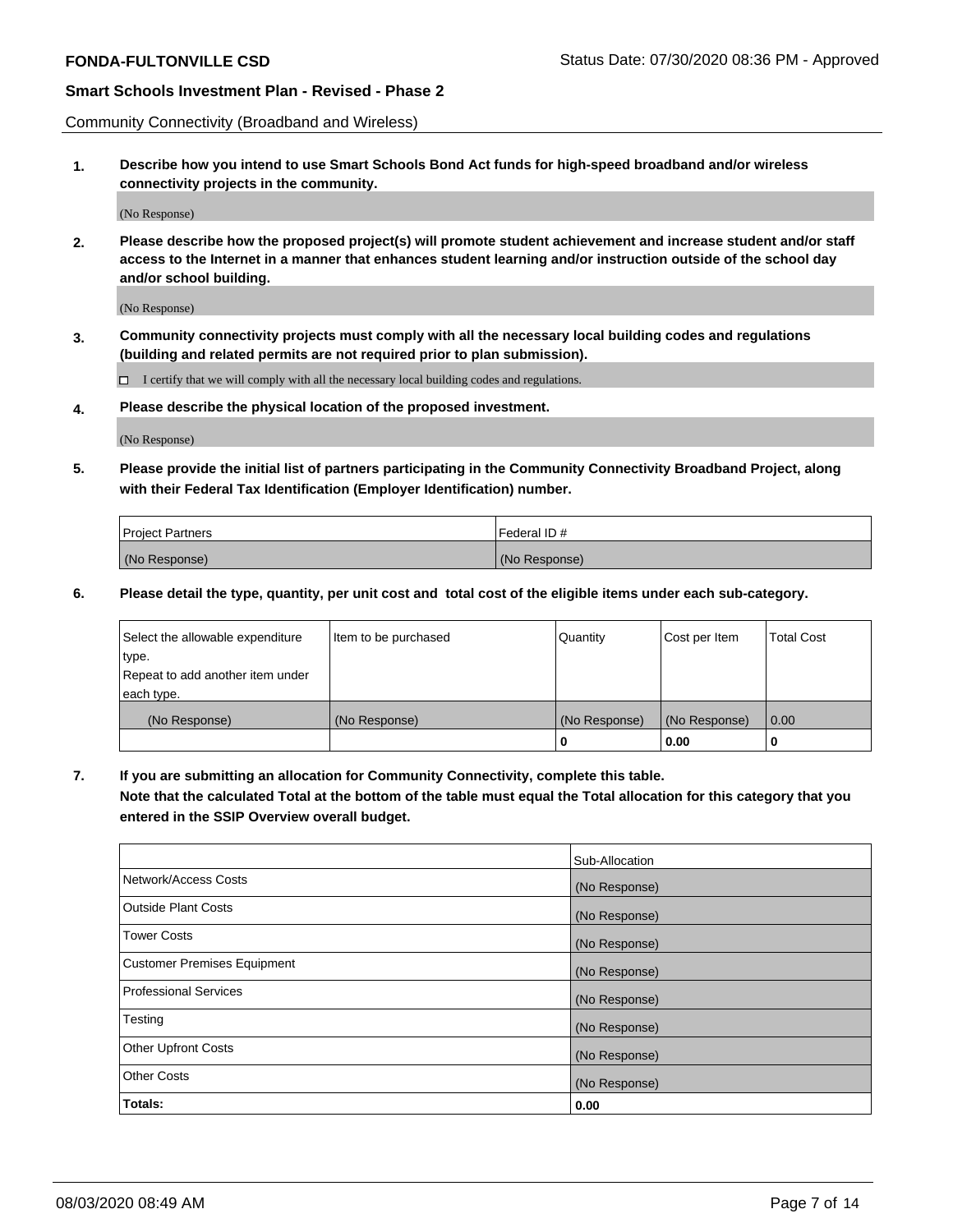### Classroom Learning Technology

**1. In order for students and faculty to receive the maximum benefit from the technology made available under the Smart Schools Bond Act, their school buildings must possess sufficient connectivity infrastructure to ensure that devices can be used during the school day. Smart Schools Investment Plans must demonstrate that sufficient infrastructure that meets the Federal Communications Commission's 100 Mbps per 1,000 students standard currently exists in the buildings where new devices will be deployed, or is a planned use of a portion of Smart Schools Bond Act funds, or is under development through another funding source. Smart Schools Bond Act funds used for technology infrastructure or classroom technology investments must increase the number of school buildings that meet or exceed the minimum speed standard of 100 Mbps per 1,000 students and staff within 12 months. This standard may be met on either a contracted 24/7 firm service or a**

- **"burstable" capability. If the standard is met under the burstable criteria, it must be:**
- **1. Specifically codified in a service contract with a provider, and**

**2. Guaranteed to be available to all students and devices as needed, particularly during periods of high demand, such as computer-based testing (CBT) periods.**

**Please describe how your district already meets or is planning to meet this standard within 12 months of plan submission.**

We currently have a connection that provide 1Gbps up and down.

We closely monitor the usage of our internal network. We monitor key metrics such as signal strength, signal quality, number of wireless clients, bandwidth, etc..

- **1a. If a district believes that it will be impossible to meet this standard within 12 months, it may apply for a waiver of this requirement, as described on the Smart Schools website. The waiver must be filed and approved by SED prior to submitting this survey.**
	- $\Box$  By checking this box, you are certifying that the school district has an approved waiver of this requirement on file with the New York State Education Department.
- **2. Connectivity Speed Calculator (Required). If the district currently meets the required speed, enter "Currently Met" in the last box: Expected Date When Required Speed Will be Met.**

|                  | Number of<br><b>Students</b> | Required Speed<br>lin Mbps | Current Speed in Expected Speed<br><b>Mbps</b> | to be Attained | <b>Expected Date</b><br>When Required |
|------------------|------------------------------|----------------------------|------------------------------------------------|----------------|---------------------------------------|
|                  |                              |                            |                                                |                | Within 12 Months 1Speed Will be Met   |
| Calculated Speed | 1.343                        | 134.30                     | 1000                                           | 1000           | currently met                         |

**3. If the district wishes to have students and staff access the Internet from wireless devices within the school building, or in close proximity to it, it must first ensure that it has a robust Wi-Fi network in place that has sufficient bandwidth to meet user demand.**

**Please describe how you have quantified this demand and how you plan to meet this demand.**

We closely monitor the usage of our wireless network and have extrapolated this data into the future when planning wireless network needs. We monitor key metrics such as signal strength, signal quality, number of wireless clients, bandwidth, etc.. Based on these trends and upcoming initiatives, we have arrived at a configuration that will continue to ensure quality service as usage increases. Numerous access points, as well as a redundant wireless controller ensure dense coverage as well as maximum reliability in the event of hardware failures.

**4. All New York State public school districts are required to complete and submit an Instructional Technology Plan survey to the New York State Education Department in compliance with Section 753 of the Education Law and per Part 100.12 of the Commissioner's Regulations.**

**Districts that include educational technology purchases as part of their Smart Schools Investment Plan must have a submitted and approved Instructional Technology Plan survey on file with the New York State Education Department.**

 $\boxtimes$  By checking this box, you are certifying that the school district has an approved Instructional Technology Plan survey on file with the New York State Education Department.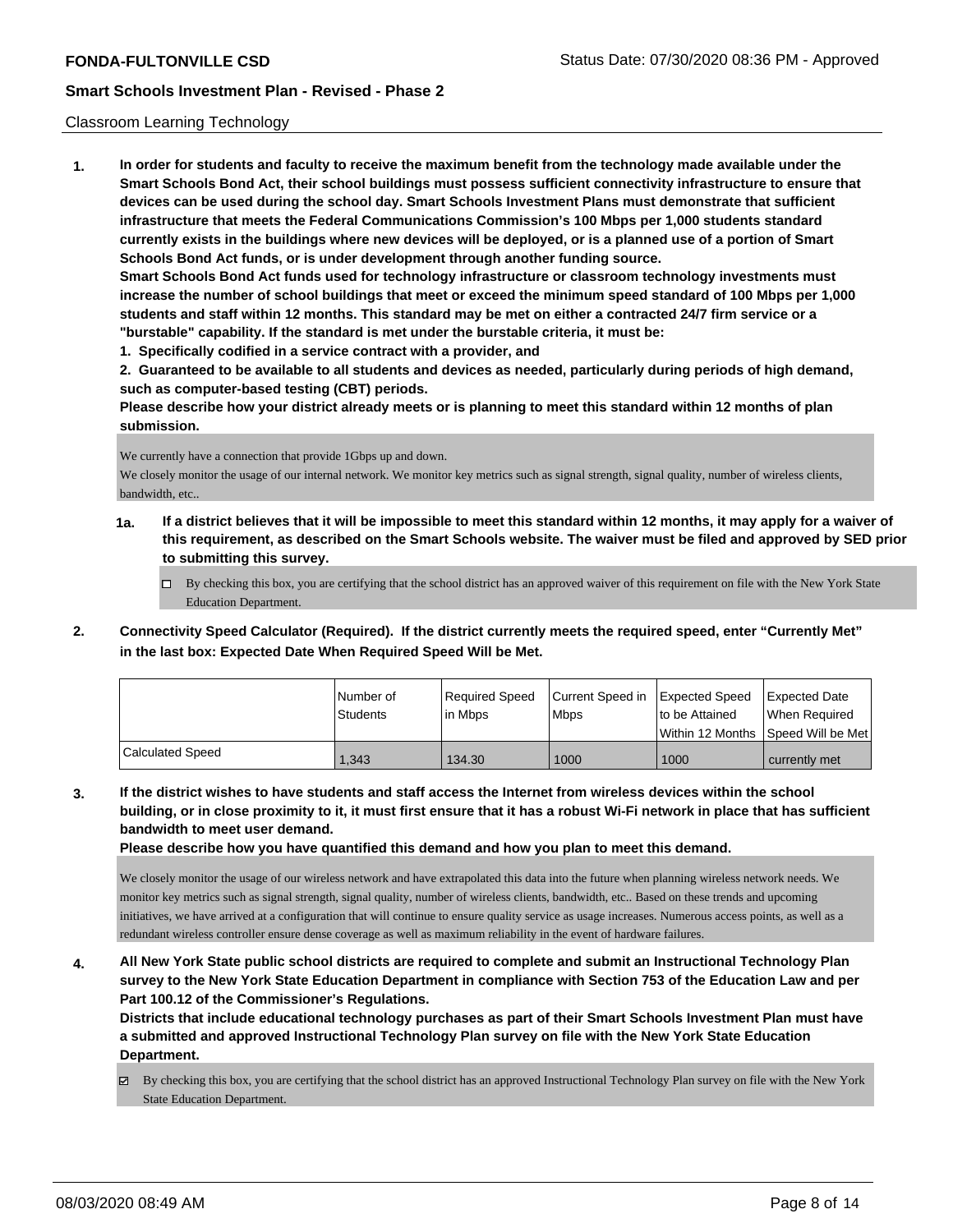### Classroom Learning Technology

**5. Describe the devices you intend to purchase and their compatibility with existing or planned platforms or systems. Specifically address the adequacy of each facility's electrical, HVAC and other infrastructure necessary to install and support the operation of the planned technology.**

The needs of the classroom technology components that we plan to purchase are able to be supported by existing systems (electrical, hvac, etc) in our facility and there are no plans to change these systems in the near future.

The interactive flat panel devices will include mobile carts to avoid complex installation in classrooms and their electrical requirements are equal to or less than the requirements of the projectors which they are replacing.

The chromebooks will utilize charging management systems to ensure that electrical demands of charging will not exceed the capacity of the facility's electrical systems.

### **6. Describe how the proposed technology purchases will:**

- **> enhance differentiated instruction;**
- **> expand student learning inside and outside the classroom;**
- **> benefit students with disabilities and English language learners; and**
- **> contribute to the reduction of other learning gaps that have been identified within the district.**

**The expectation is that districts will place a priority on addressing the needs of students who struggle to succeed in a rigorous curriculum. Responses in this section should specifically address this concern and align with the district's Instructional Technology Plan (in particular Question 2 of E. Curriculum and Instruction: "Does the district's instructional technology plan address the needs of students with disabilities to ensure equitable access to instruction, materials and assessments?" and Question 3 of the same section: "Does the district's instructional technology plan address the provision of assistive technology specifically for students with disabilities to ensure access to and participation in the general curriculum?")**

**In addition, describe how the district ensures equitable access to instruction, materials and assessments and participation in the general curriculum for both SWD and English Language Learners/Multilingual Learners (ELL/MLL) students.**

Technology (specifically, interactive displays and chromebooks) are a proven tool for enhancing the capacity for differentiated instruction as well as assisting ELL/MLL students and students with disabilities.

Tools such as I-ready allow individualized learning and data, providing insights and support for differentiation. Increasing student access to chromebooks and other devices increases the opportunity to leverage these tools.

Increased interactive display access also provides more options to provide assistive technology such as enlarged mouse, magnified screen, and a text reader to use when necessary. When utilizing assistive technologies(interactive displays) with our students with disabilities, we have consistent contact with the student's teachers so that they can also utilize the technology provided. For instance, a digital quiz given using Google Forms can be read aloud to the student by a text reader extension such as Read&Write.

**7. Where appropriate, describe how the proposed technology purchases will enhance ongoing communication with parents and other stakeholders and help the district facilitate technology-based regional partnerships, including distance learning and other efforts.**

Increased access to devices for students increases opportunities for communication and collaboration. Examples of this include communication among students, teachers, and parents using tools such as Google Classroom. It also provides opportunity for distance learning and remote learning, especially during the current pandemic.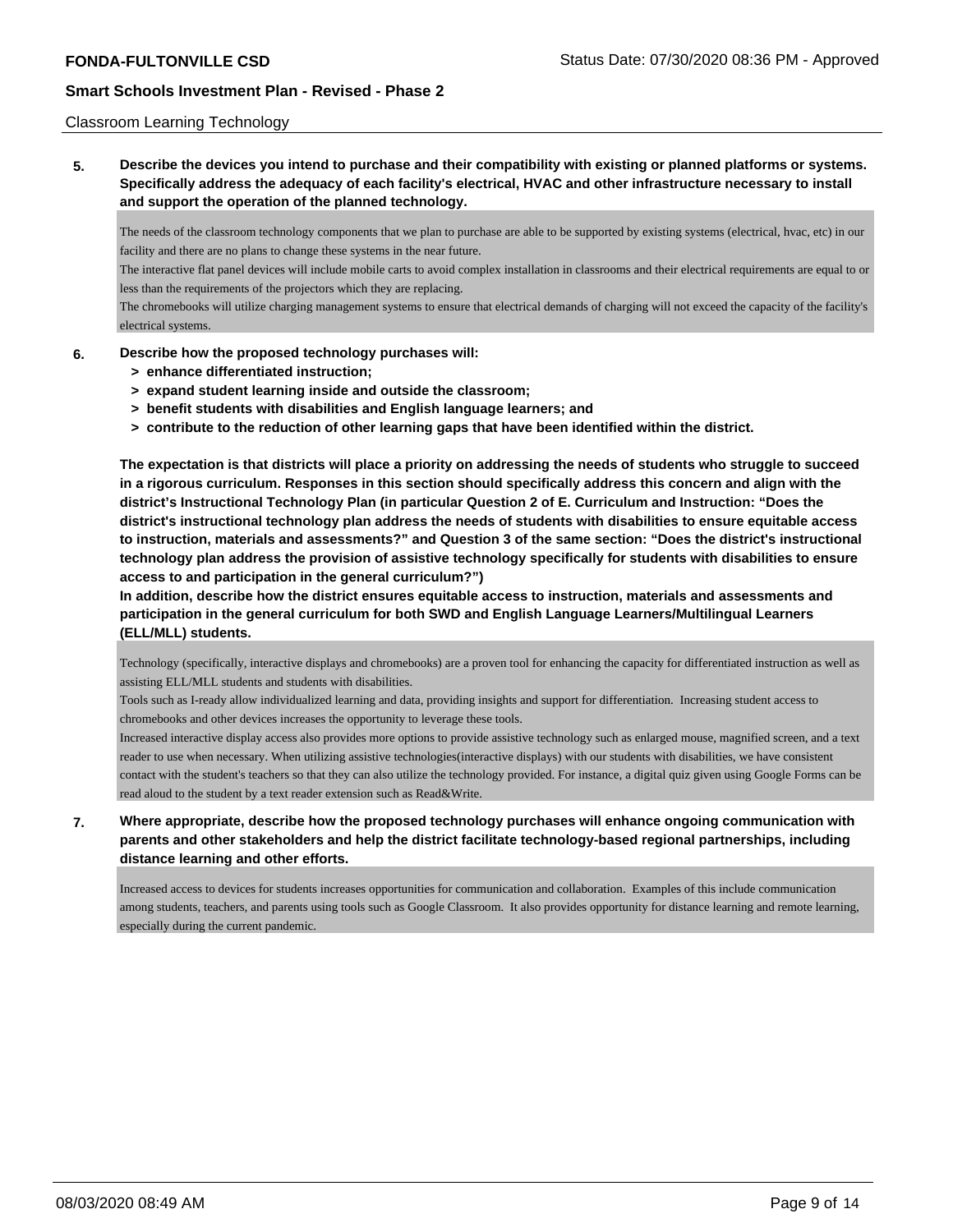### Classroom Learning Technology

**8. Describe the district's plan to provide professional development to ensure that administrators, teachers and staff can employ the technology purchased to enhance instruction successfully.**

**Note: This response should be aligned and expanded upon in accordance with your district's response to Question 1 of F. Professional Development of your Instructional Technology Plan: "Please provide a summary of professional development offered to teachers and staff, for the time period covered by this plan, to support technology to enhance teaching and learning. Please include topics, audience and method of delivery within your summary."**

We offer weekly sessions in various topics after school. These sessions are needs based, differentiated and numerous in order to support all teaching faculty. Additionally, needs based pd sessions are offered during superintendents conference days. We integrate Model Schools when possible by offering our sessions in the catalog, and promoting Model Schools sessions to our faculty.

Trainings include, but not limited to: interactive display use, google classroom, google meets, other google applications, virtual meeting tools (loom, Zoom, flip grid), iready technology reports and how to generate custom assignments, and other specific applications related to the utilization of interactive technology.

- **9. Districts must contact one of the SUNY/CUNY teacher preparation programs listed on the document on the left side of the page that supplies the largest number of the district's new teachers to request advice on innovative uses and best practices at the intersection of pedagogy and educational technology.**
	- $\boxtimes$  By checking this box, you certify that you have contacted the SUNY/CUNY teacher preparation program that supplies the largest number of your new teachers to request advice on these issues.

#### **9a. Please enter the name of the SUNY or CUNY Institution that you contacted.**

University at Albany

**9b. Enter the primary Institution phone number.**

518-442-5100

**9c. Enter the name of the contact person with whom you consulted and/or will be collaborating with on innovative uses of technology and best practices.**

Dr. Virginia Goatley

**10. To ensure the sustainability of technology purchases made with Smart Schools funds, districts must demonstrate a long-term plan to maintain and replace technology purchases supported by Smart Schools Bond Act funds. This sustainability plan shall demonstrate a district's capacity to support recurring costs of use that are ineligible for Smart Schools Bond Act funding such as device maintenance, technical support, Internet and wireless fees, maintenance of hotspots, staff professional development, building maintenance and the replacement of incidental items. Further, such a sustainability plan shall include a long-term plan for the replacement of purchased devices and equipment at the end of their useful life with other funding sources.**

By checking this box, you certify that the district has a sustainability plan as described above.

**11. Districts must ensure that devices purchased with Smart Schools Bond funds will be distributed, prepared for use, maintained and supported appropriately. Districts must maintain detailed device inventories in accordance with generally accepted accounting principles.**

 $\boxtimes$  By checking this box, you certify that the district has a distribution and inventory management plan and system in place.

**12. Please detail the type, quantity, per unit cost and total cost of the eligible items under each sub-category.**

| Select the allowable expenditure | I Item to be Purchased         | Quantity | Cost per Item | <b>Total Cost</b> |
|----------------------------------|--------------------------------|----------|---------------|-------------------|
| type.                            |                                |          |               |                   |
| Repeat to add another item under |                                |          |               |                   |
| each type.                       |                                |          |               |                   |
| Interactive Whiteboards          | Interactive Flat Panel Display | 36       | 3,500.00      | 126,000.00        |
| <b>Laptop Computers</b>          | Chromebooks                    | 100      | 325.00        | 32,500.00         |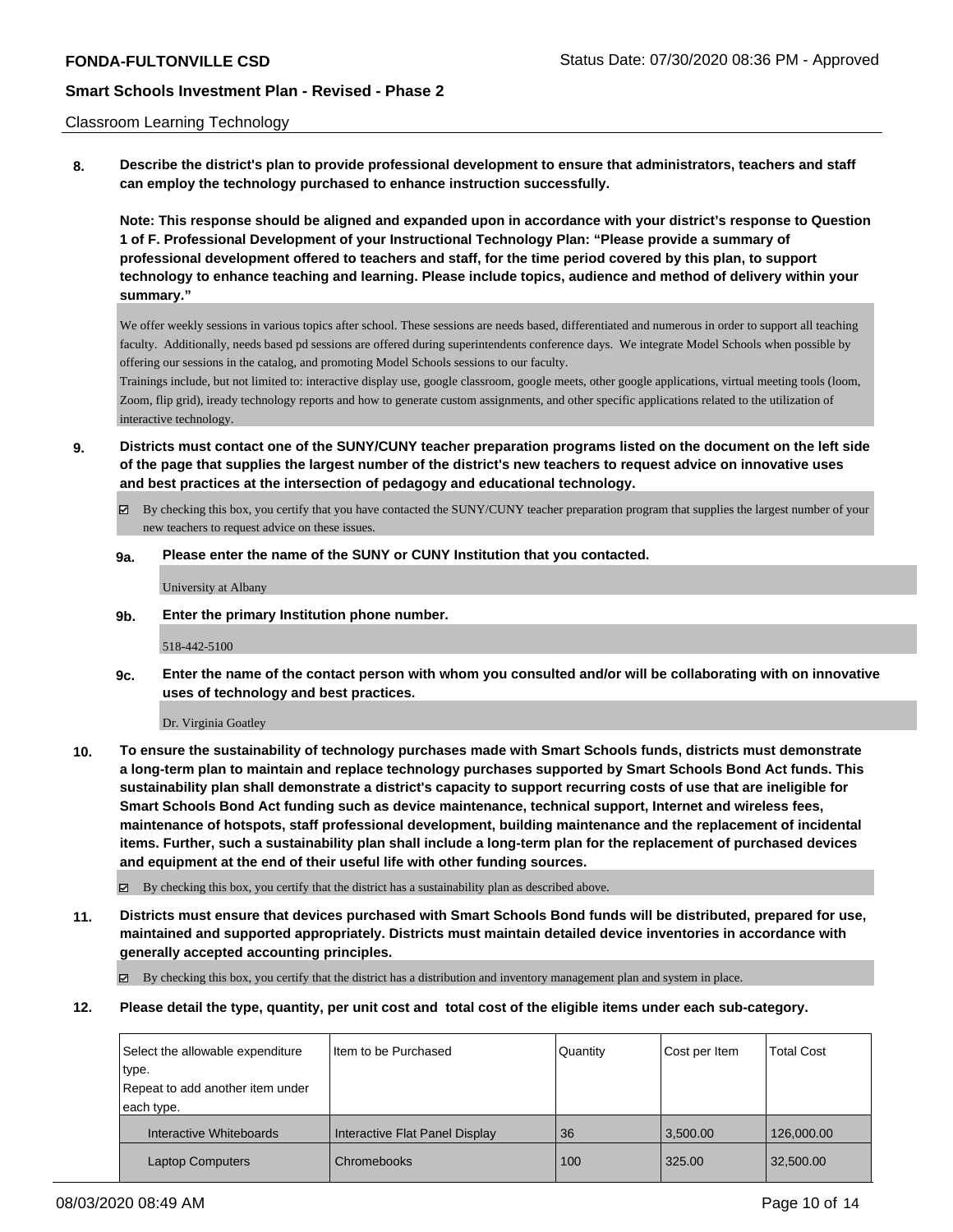# Classroom Learning Technology

| Select the allowable expenditure<br>type.<br>Repeat to add another item under<br>each type. | Item to be Purchased           | Quantity | Cost per Item | <b>Total Cost</b> |
|---------------------------------------------------------------------------------------------|--------------------------------|----------|---------------|-------------------|
| <b>Other Costs</b>                                                                          | <b>Chromebook Case Sleeves</b> | 400      | 18.75         | 7,500.00          |
|                                                                                             |                                | 536      | 3,843.75      | 166,000           |

# **13. Final 2014-15 BEDS Enrollment to calculate Nonpublic Sharing Requirement (no changes allowed.)**

|            | <b>Public Enrollment</b> | Nonpublic Enrollment | <b>Total Enrollment</b> | Nonpublic<br>l Percentage |
|------------|--------------------------|----------------------|-------------------------|---------------------------|
| Enrollment | 1.343                    |                      | 1.343.00                | 0.00                      |

# **14. If you are submitting an allocation for Classroom Learning Technology complete this table.**

|                          | Public School Sub-Allocation | <b>Estimated Nonpublic Loan</b><br>Amount<br>(Based on Percentage Above) | <b>Estimated Total Public and</b><br>Nonpublic Sub-Allocation |
|--------------------------|------------------------------|--------------------------------------------------------------------------|---------------------------------------------------------------|
| Interactive Whiteboards  | 126,000.00                   | 0.00                                                                     | 126,000.00                                                    |
| <b>Computer Servers</b>  | 0.00                         | 0.00                                                                     | 0.00                                                          |
| <b>Desktop Computers</b> | 0.00                         | 0.00                                                                     | 0.00                                                          |
| <b>Laptop Computers</b>  | 32,500.00                    | 0.00                                                                     | 32,500.00                                                     |
| <b>Tablet Computers</b>  | 0.00                         | 0.00                                                                     | 0.00                                                          |
| <b>Other Costs</b>       | 7,500.00                     | 0.00                                                                     | 7,500.00                                                      |
| Totals:                  | 166,000.00                   | 0                                                                        | 166,000                                                       |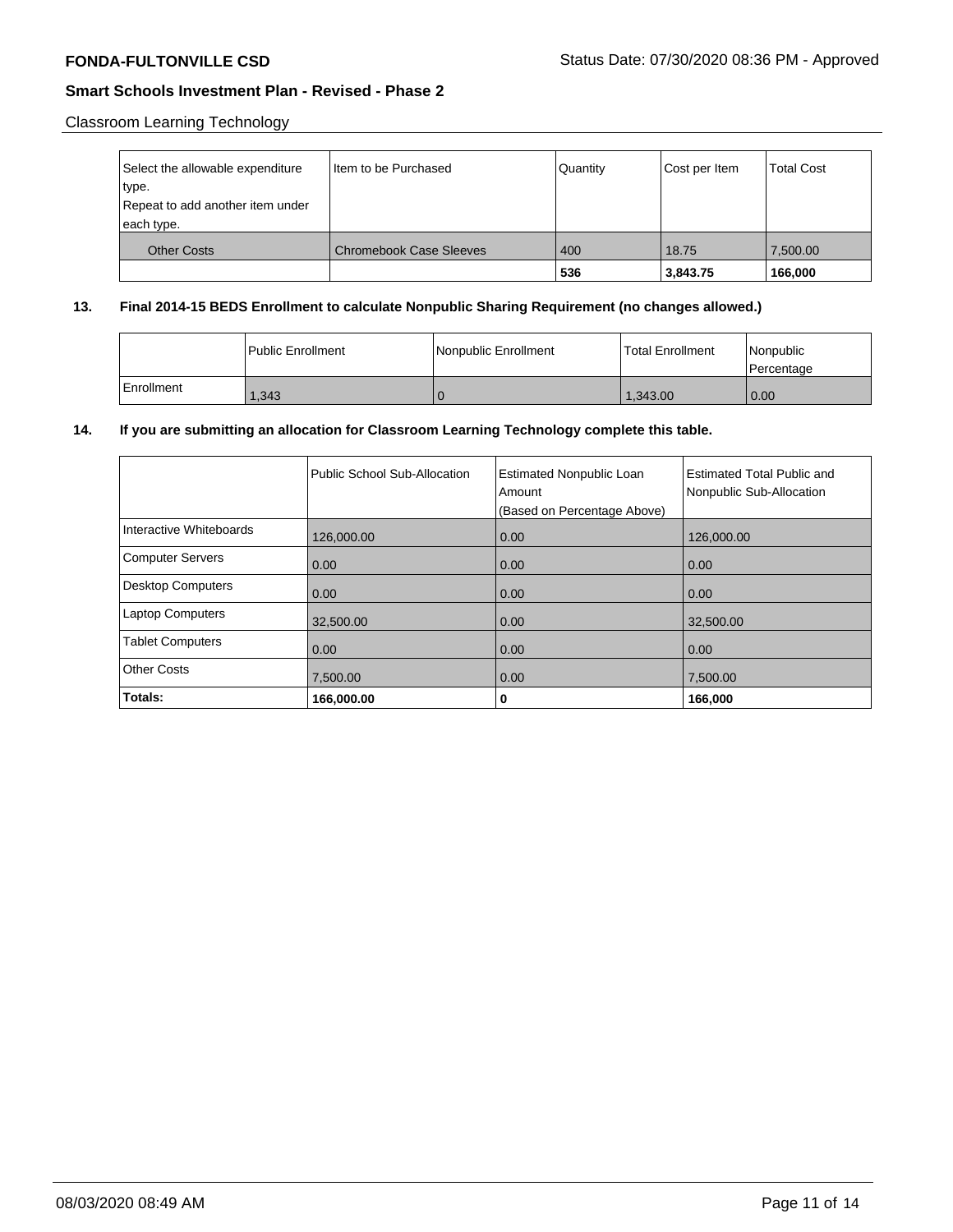### Pre-Kindergarten Classrooms

**1. Provide information regarding how and where the district is currently serving pre-kindergarten students and justify the need for additional space with enrollment projections over 3 years.**

(No Response)

- **2. Describe the district's plan to construct, enhance or modernize education facilities to accommodate prekindergarten programs. Such plans must include:**
	- **Specific descriptions of what the district intends to do to each space;**
	- **An affirmation that new pre-kindergarten classrooms will contain a minimum of 900 square feet per classroom;**
	- **The number of classrooms involved;**
	- **The approximate construction costs per classroom; and**
	- **Confirmation that the space is district-owned or has a long-term lease that exceeds the probable useful life of the improvements.**

(No Response)

**3. Smart Schools Bond Act funds may only be used for capital construction costs. Describe the type and amount of additional funds that will be required to support ineligible ongoing costs (e.g. instruction, supplies) associated with any additional pre-kindergarten classrooms that the district plans to add.**

(No Response)

**4. All plans and specifications for the erection, repair, enlargement or remodeling of school buildings in any public school district in the State must be reviewed and approved by the Commissioner. Districts that plan capital projects using their Smart Schools Bond Act funds will undergo a Preliminary Review Process by the Office of Facilities Planning.**

**Please indicate on a separate row each project number given to you by the Office of Facilities Planning.**

| Project Number |  |
|----------------|--|
| (No Response)  |  |
|                |  |

**5. Please detail the type, quantity, per unit cost and total cost of the eligible items under each sub-category.**

| Select the allowable expenditure | Item to be purchased | Quantity      | Cost per Item | <b>Total Cost</b> |
|----------------------------------|----------------------|---------------|---------------|-------------------|
| type.                            |                      |               |               |                   |
| Repeat to add another item under |                      |               |               |                   |
| each type.                       |                      |               |               |                   |
| (No Response)                    | (No Response)        | (No Response) | (No Response) | 0.00              |
|                                  |                      | U             | 0.00          |                   |

**6. If you have made an allocation for Pre-Kindergarten Classrooms, complete this table. Note that the calculated Total at the bottom of the table must equal the Total allocation for this category that you entered in the SSIP Overview overall budget.**

|                                          | Sub-Allocation |
|------------------------------------------|----------------|
| Construct Pre-K Classrooms               | (No Response)  |
| Enhance/Modernize Educational Facilities | (No Response)  |
| <b>Other Costs</b>                       | (No Response)  |
| Totals:                                  | 0.00           |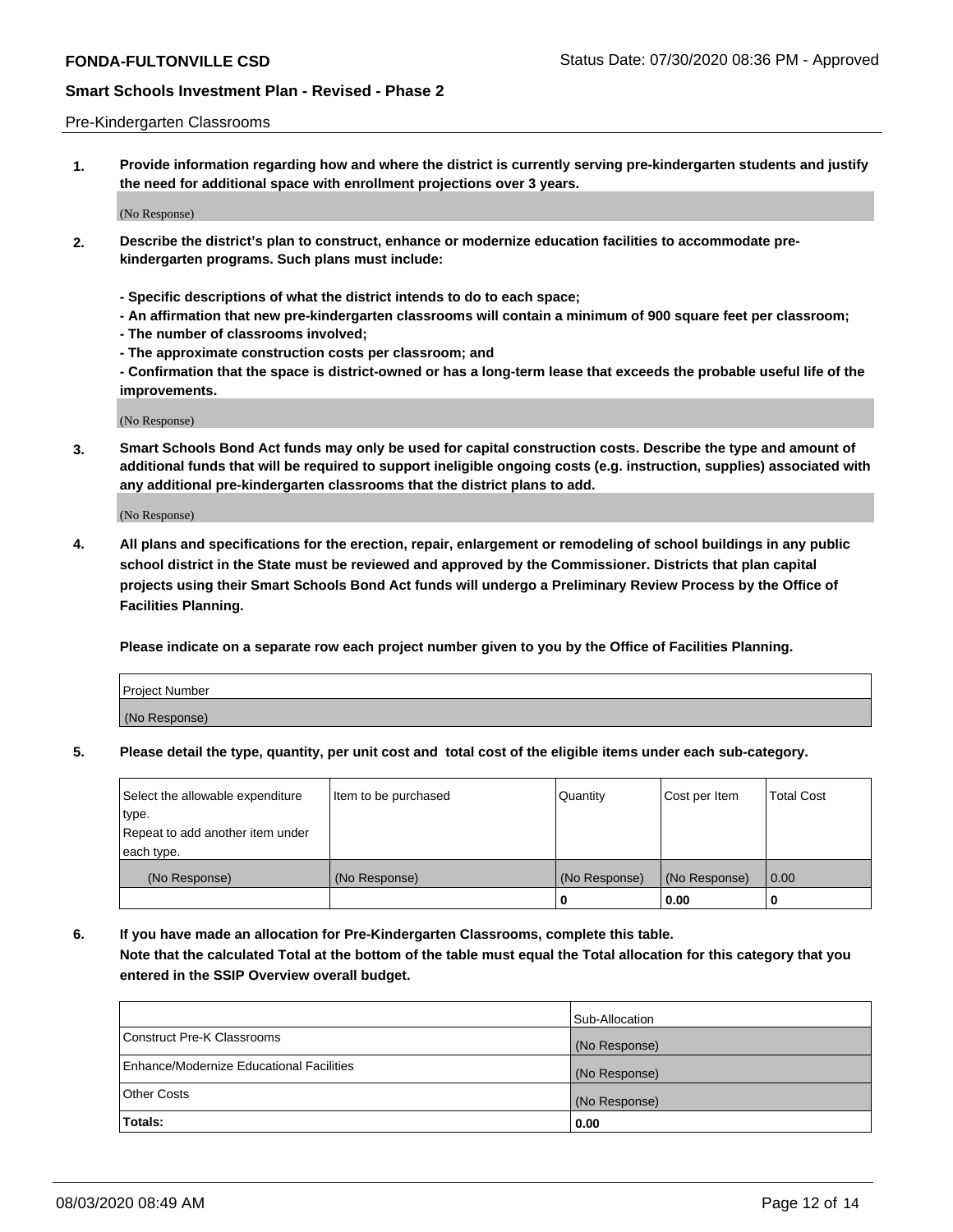Replace Transportable Classrooms

**1. Describe the district's plan to construct, enhance or modernize education facilities to provide high-quality instructional space by replacing transportable classrooms.**

(No Response)

**2. All plans and specifications for the erection, repair, enlargement or remodeling of school buildings in any public school district in the State must be reviewed and approved by the Commissioner. Districts that plan capital projects using their Smart Schools Bond Act funds will undergo a Preliminary Review Process by the Office of Facilities Planning.**

**Please indicate on a separate row each project number given to you by the Office of Facilities Planning.**

| Project Number |  |
|----------------|--|
|                |  |
|                |  |
|                |  |
| (No Response)  |  |
|                |  |
|                |  |

**3. For large projects that seek to blend Smart Schools Bond Act dollars with other funds, please note that Smart Schools Bond Act funds can be allocated on a pro rata basis depending on the number of new classrooms built that directly replace transportable classroom units.**

**If a district seeks to blend Smart Schools Bond Act dollars with other funds describe below what other funds are being used and what portion of the money will be Smart Schools Bond Act funds.**

(No Response)

**4. Please detail the type, quantity, per unit cost and total cost of the eligible items under each sub-category.**

| Select the allowable expenditure           | Item to be purchased | Quantity      | Cost per Item | <b>Total Cost</b> |
|--------------------------------------------|----------------------|---------------|---------------|-------------------|
| ∣type.<br>Repeat to add another item under |                      |               |               |                   |
| each type.                                 |                      |               |               |                   |
| (No Response)                              | (No Response)        | (No Response) | (No Response) | 0.00              |
|                                            |                      | 0             | 0.00          |                   |

**5. If you have made an allocation for Replace Transportable Classrooms, complete this table. Note that the calculated Total at the bottom of the table must equal the Total allocation for this category that you entered in the SSIP Overview overall budget.**

|                                                | Sub-Allocation |
|------------------------------------------------|----------------|
| Construct New Instructional Space              | (No Response)  |
| Enhance/Modernize Existing Instructional Space | (No Response)  |
| Other Costs                                    | (No Response)  |
| Totals:                                        | 0.00           |